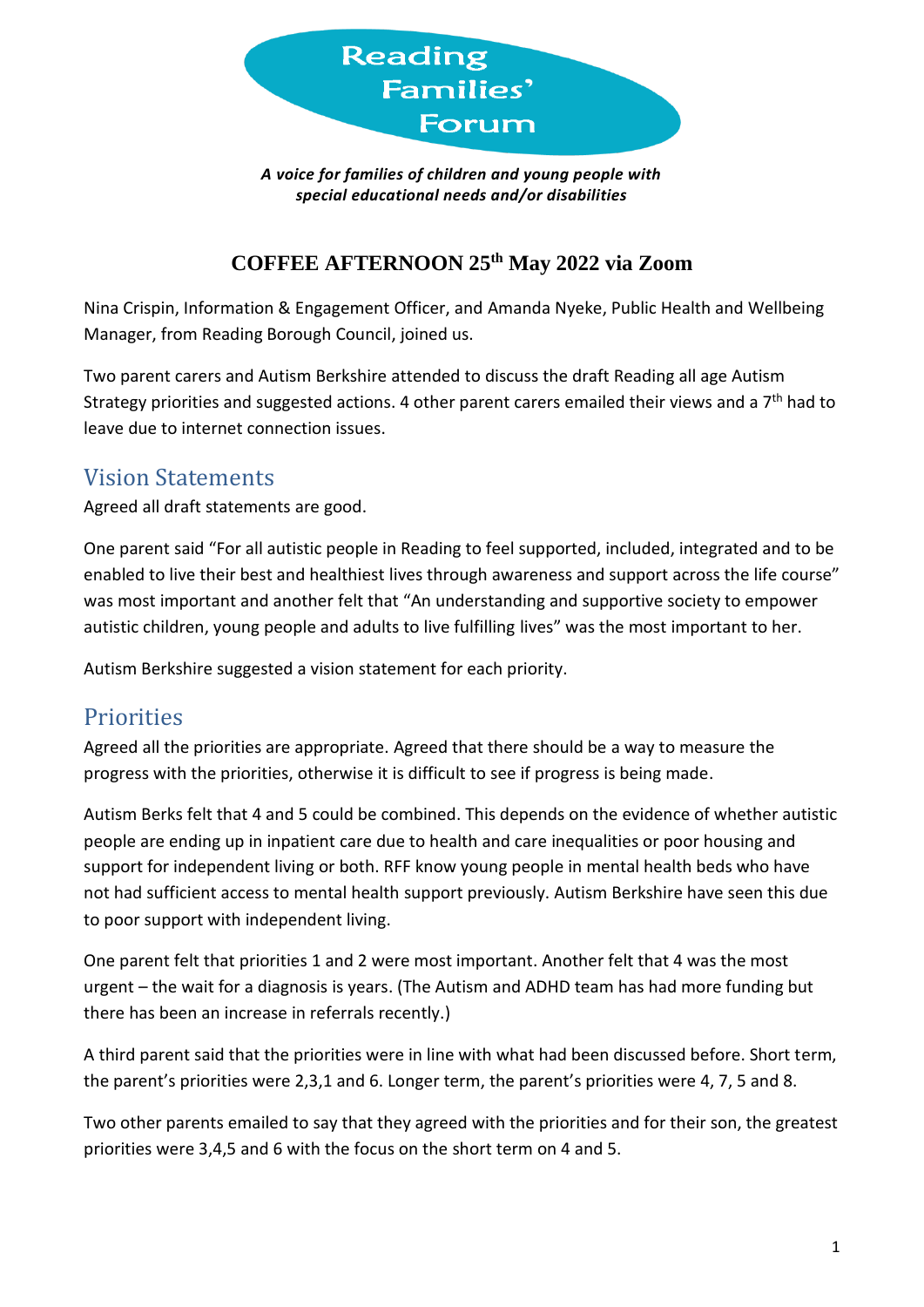

#### *A voice for families of children and young people with special educational needs and/or disabilities*

A sixth parent emailed to say that they agreed with all the priorities and that their main priorities were 3, 4, 5 and 6 with short term priorities being 5 and 6.

# Priority 1 Actions – Improving Awareness, Understanding and Acceptance of Autism

Autism Berks advised that improving transitions from education was vital.

One parent said that speech and language needed to be more accessible. Private therapies are very expensive and not always covered by health insurance. There are blocks to getting support all the time; you get to the top of a waiting list then are told that your child doesn't need the support.

Transport is vital to ensure that autistic people can access social experiences. Transport needs to be inclusive and accepting.

One parent said that there was little communication with the Autism and ADHD team (formally part of CAMHS). Parents have to chase for updates. During Covid, another parent received electronic information but, when you followed one link and then another, it was easy to get lost. The family knew about Parenting Special Children but not Autism Berks. It has helped parents if the Autism and ADHD team make the referrals – it helped when they asked the Autism Advisor Jenna to contact the family.

**Autism Berks is funded by the NHS for pre and post diagnosis support. This includes Early Years specialists, courses, activities and help applying for benefits. They will tell the Autism and ADHD team again that they need to seek parents' permission so that they can contact families.**

#### [Introducing the Berkshire West Autism & ADHD Support Service -](https://www.autismberkshire.org.uk/berkshire-west-autism-adhd-support-service/) Autism Berkshire

One family had a 2 year wait for their child to be diagnosed with autism and had to pay for speech and language therapy privately. Their child was denied an Education, Health and Care Plan after diagnosis. Their child was not talking at 3 years old. They were referred and given advice but there were not enough staff to show the child's parents or visit them at home and there was no response to emails.

Parents said that when they are new and worried parents, action is really important.

# Priority 2 actions -Improving Support and Access to Early Years, Education, Supporting Positive Transition and Preparing for Adulthood.

Some schools can be really helpful but you ask for support, but you have to ask. There has been a lot of staff absence due to Covid which has made things more difficult. A lot depends on the SENCo.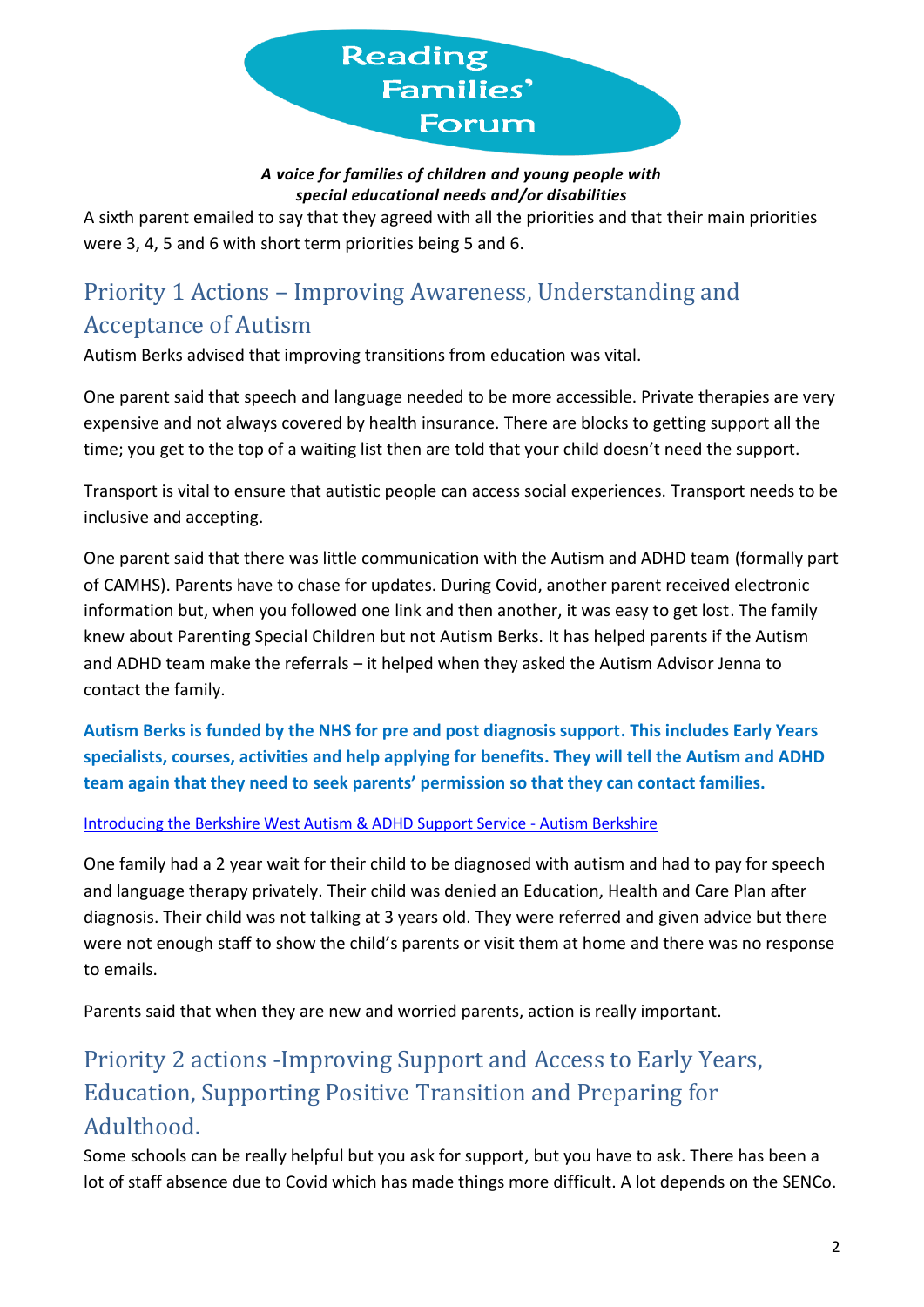

*A voice for families of children and young people with special educational needs and/or disabilities* Some parents have also had to go to their GP several times to get support.

Schools should know about Autism Berkshire's support above.

Priority 3 – Increasing Employment etc not relevant to those at meeting.

## Priority 4 Better Lives for Autistic People – Tackling Health and Care Inequalities

Vaccinations are really difficult – it is hard to get reasonable adjustments such as a quiet space for Covid vaccinations.

Reasonable adjustments are also important for other health appointments. Parents can feel that they are drowning in all the appointments and services they have to find out about and navigate.

Two parents emailed that the strategy should state clearly that access to services should be based on need. For example, mental health support is available at the Community Team for People with Learning Disabilities if an adult has a learning disability and are autistic but not otherwise. The meeting also heard that autistic children without a learning disability are seen at CAMHS but there is no mental health support for children with a learning disability.

# Priority 5 Actions – Building the Right Support in the Community and Supporting People in In-Patient Care

Zero tolerance for bullying is vital.

Knowing about inclusive activities is also really important such as inclusive swimming sessions.(One parent only found this out at a library group for young children.) See below for details.

## Priority 6 and 7 – Independent Living and Youth Justice not relevant to those at meeting

## Priority 8 Actions – Supporting Families and Carers of Autistic People

For some families it is early days and they are still finding out about what is available. Link to Local Offer with lots of information below.

It would be helpful to know about opportunities to meet other parent carers and their children. RFF recommend:

Fifi's Vision [Fifi's Vision, SEND Parents Support Group](https://servicesguide.reading.gov.uk/kb5/reading/directory/service.page?id=Nd3p1bTKoBs) | Reading Services Guide